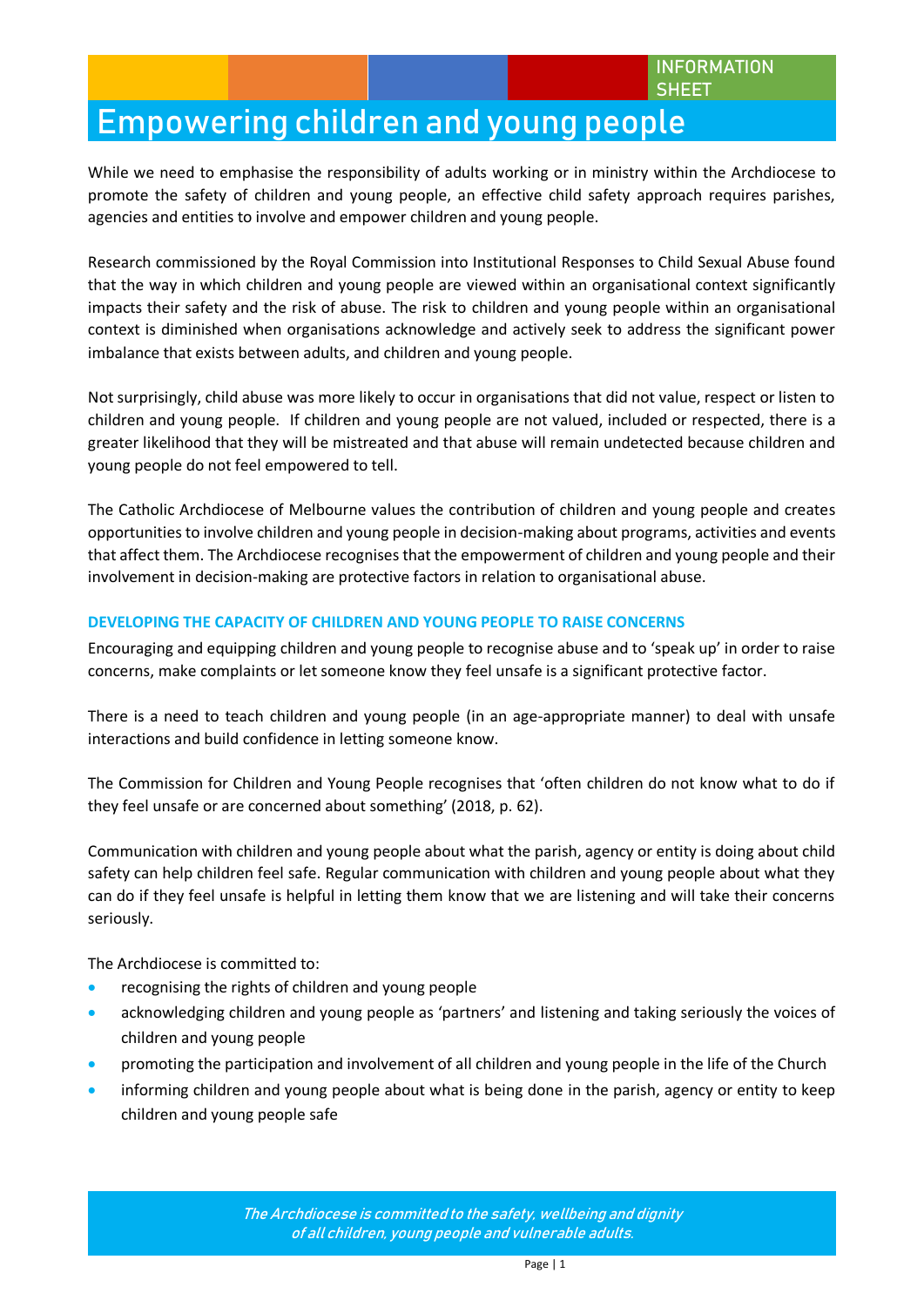## **Empowering children and young people**

- seeking input and feedback from children and young people regarding the creation of a culture of child safety
- supporting children and young people with a disability, Aboriginal and Torres Strait Islander and CALD children and young people to contribute their voices
- providing accessible information to ensure that children and young people are informed of policies and procedures that impact their participation
- equipping children and young people to speak up about child safety concerns, allegations and complaints.

Enabling children and young people to understand, identify and raise their safety concerns with a trusted adult within safe organisations is vital.

Moore 2017, p. 1

#### **PROMOTING THE EMPOWERMENT OF CHILDREN AND YOUNG PEOPLE**

Parishes, agencies and entities can promote the empowerment of children and young people in a number of ways:

- Provide rights education (where appropriate) (e.g. UN *Convention on the Rights of the Child*).
- Consult with children and young people about issues that impact them (e.g. youth leaders can work with young people to jointly plan the youth group program for the next term).
- Create formal structures and processes that provide an opportunity for children and young people to participate and 'have a say' within the parish, agency or entity through representation (e.g. consultation, surveys, being involved in policy reviews, advisory committees, representation on Parish Pastoral Council, or involvement in event planning).
- Undertake an annual survey of children and young people's views on their involvement in the parish, agency or entity programs, activities and events.
- Produce versions of documents that relate to the standards of care that children and young people are entitled to (e.g. Safeguarding Children and Young People Policy, Code of Conduct, reporting procedure in relation to the rights of children and young people) that are in child-friendly language (plain English), accessible and engaging (e.g. on the website, brochures, posters, photographs, artwork).
- 'Induct' children and young people when they participate in parish, agency or entity programs, activities and events to ensure that they are aware of the importance placed on child safety and who they can speak with in relation to concerns (e.g. develop an information pack for children and young people).

Well-intentioned people implement policies and procedures aimed at protecting children, but often children are not aware that they exist.

CCYP 2018, p. 6

 Develop a Child and Young Person Code of Conduct with the involvement of children and young people (in child-friendly language) that sets out their rights and responsibilities e.g. acceptable and

**The Archdiocese is committed to the safety, wellbeing and dignity of all children, young people and vulnerable adults. Child** Page | 2